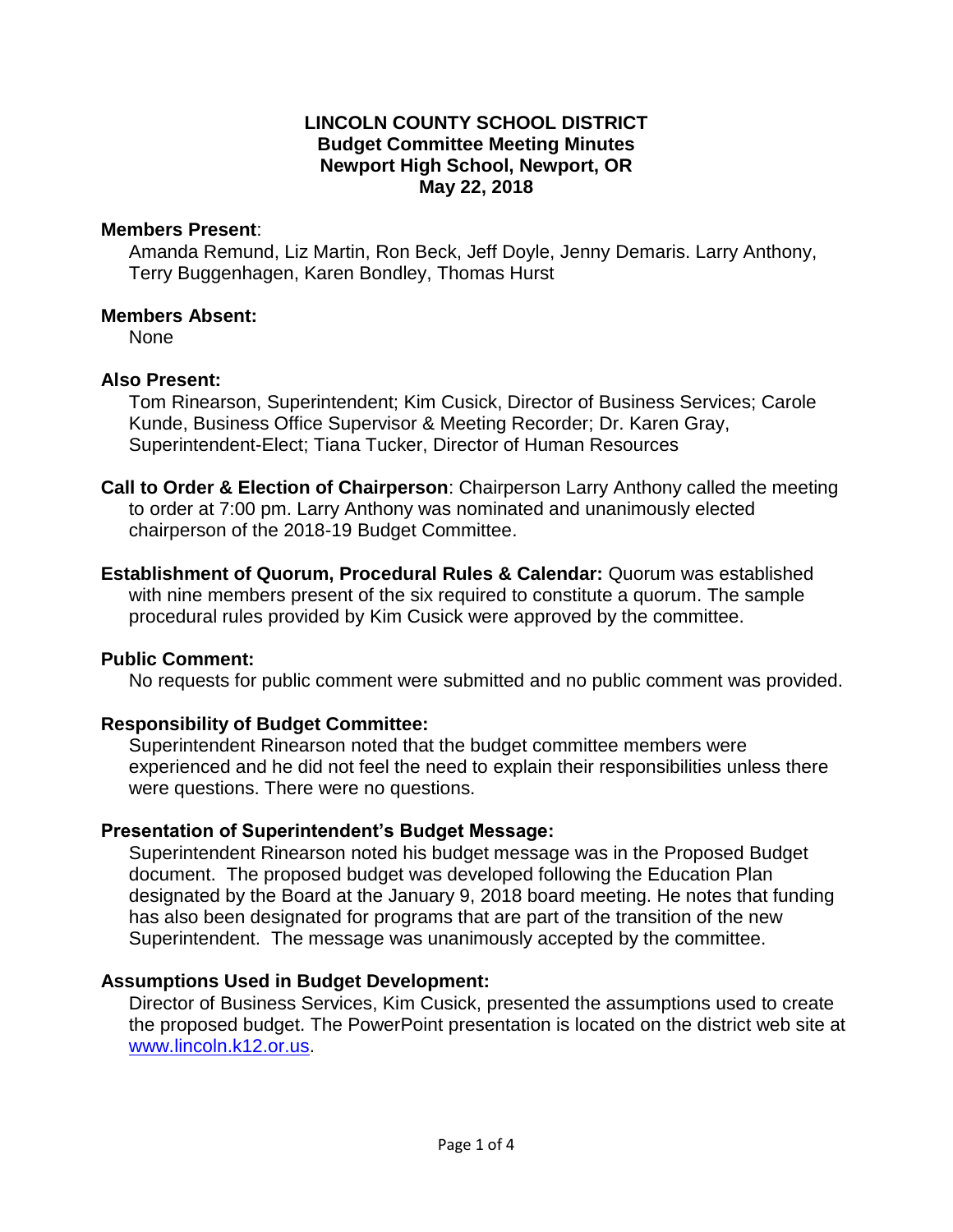#### **Discussion:**

 support participation. Ms. Cusick explained that the application submitted to the state Ron Beck asked if the Outdoor School budget would require a family-paid fee to requested funds to cover all of the allowed/anticipated costs of provided services.

 Mr. Beck and others questioned if the 3% proposed increase in the Utilities Budget would be sufficient with proposed increases in water/sewer and garbage rates likely to impact part of the District. Jenny Demaris asked whether the changes in recycling requirements are anticipated to impact the cost of garbage collection due to fewer materials at schools being recycled. Superintendent Rinearson said that our Director of Support Services, Rich Belloni, was following these developments and agreed to have Mr. Belloni provide some additional information on the topic.

 accomplished in her field, but also agreed that an outside view would be prudent. The Board can amend this prior to adopting the budget. Jeff Doyle proposed that the District should budget for an external consultant to review our school safety measures in the wake of continuing school violence and shootings. Superintendent Rinearson commented that our own Student Safety Coordinator is consensus of the committee was that this should be included in the 18-19 budget; the

 Mr. Doyle asked whether Superintendent-Elect Dr. Karen Gray's plans regarding grants would impact the budget. Superintendent Rinearson explained that the issue with grants is whether the activity they support can be sustained. The District will continue to seek grant funding for specific projects, and will continue to receive grants from State and Federal sources. Other enduring initiatives and programs of the District are better supported with district funds.

 Services (LSS) building at the old Newport swimming pool is being expanded. Several support departments will be moved out of Newport classroom space and the Arcadia building in Toledo. Mr. Doyle commented on class size and teacher retention. Superintendent Rinearson discussed capacity issues and emphasized that is a key reason the Learning Support

 budget. Superintendent Rinearson explained that middle school sports are not paid out current participation fees for all sports are too costly for many families. Superintendent Rinearson responded that the issue could be discussed further during regular board Amanda Remund asked about the middle school sports coaching assumptions in the of allocated District funds, but the District must hire coaches. Pay-to-play fees and Booster dollars fund middle school sports. Karen Bondley expressed concern that the business.

Liz Martin asked why the starting wage for custodial positions was not increasing. Superintendent Rinearson responded that only the Board can amend the contract

 the amount included in 17-18 budget. Ms. Cusick explained that the Measure 99 Tom Hurst asked why the proposed budget for outdoor school was so much less than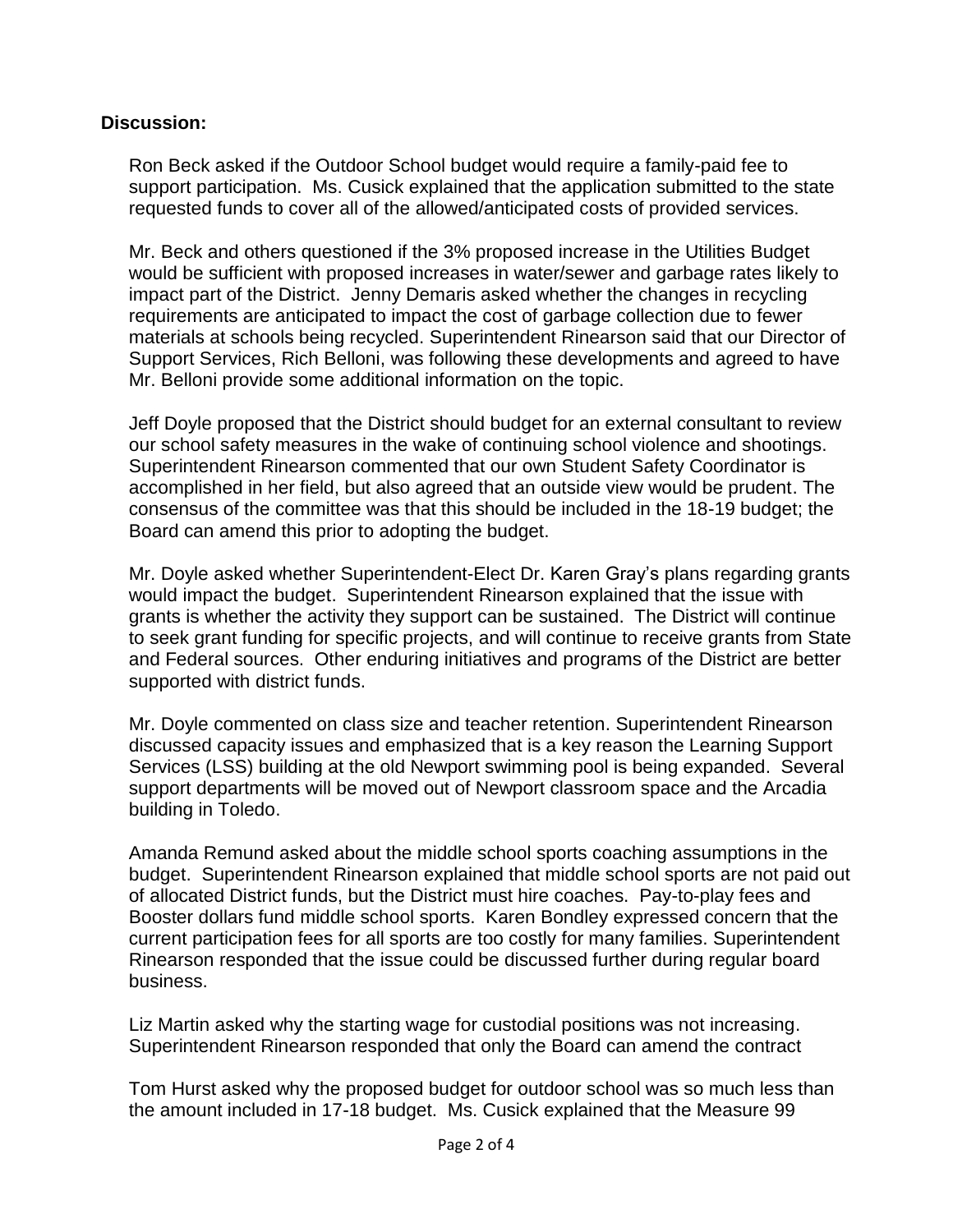The proposed amount was estimated without concrete details on what expenditures information from the state that has been provided with the application. Awards from the Outdoor School for All program was still being developed at the state level last year. would be reimbursed. The estimate for 18-19 is based on actual costs of our programs in the current year, plans for next year, the limitation of funding being used for students one time (only sixth graders are included in the 18-19 request) and additional State will also depend on the volume of funding requests they receive.

 Mr. Doyle asked under what circumstances school principals are allowed to reallocate also is allowed to be used to solve specific problems and immediate staffing needs portions of their budget between licensed salaries, classified salaries, non-athletic cocurricular, and discretionary budget dollars. Superintendent Rinearson explained that this flexibility in each school must be articulated in the school's improvement plans, but when necessary during the school year.

 populations. Superintendent Rinearson described the strategy of ensuring there is a FTE allocation. He said that the needs of each school will be assessed in the future as Mr. Hurst noted that the amount budgeted for programs for Academically Gifted students appeared to be well below the per-student funding of other special student coordinator for "TAG" activities in each school who is paid by stipend rather than an part of the new superintendent's program planning.

 will improve the success and retention of less experienced teachers and those who may not be practiced at independently developing curriculum from internet resources. Tom Hurst expressed appreciation for the additional dollars budgeted for textbooks and other curriculum materials that had been reduced in some past years. He hopes this

 students under Function 1250 - Less Restricted Programs for Students with Disabilities. Structured Learning Centers are now recorded using Function 1220 – Restricted Ms. Remund asked about an apparent reduction of licensed FTE for special education Ms. Cusick explained that there was no reduction; licensed staff working in the Programs for Students with Disabilities to more accurately reflect the work that they do.

 Ms. Martin commented that she did not recall the need for a balloon payment on the explained that funding reserved for the \$15 million balloon payment due in June 2026 would be clearly segregated with the establishment of QSCB Sub-Fund 331 in this and future budgets as the year of the payment approaches. 2011 Qualified School Construction Bonds (QSCB). Superintendent Rinearson

 Larry Anthony asked what activities in the budget addressed student truancy. (Measure 98) was specifically earmarked for absenteeism strategies including from  $8<sup>th</sup>$  grade to  $9<sup>th</sup>$  grade. He also mentioned that the state will be revising attendance reporting definitions that will likely raise District absenteeism rates due to student choir, and athletic events. Superintendent Rinearson noted a portion of the High School Success funding graduation coaches at each high school and focusing on successful student transitions activities that were not previously reported as absences such as participation in band,